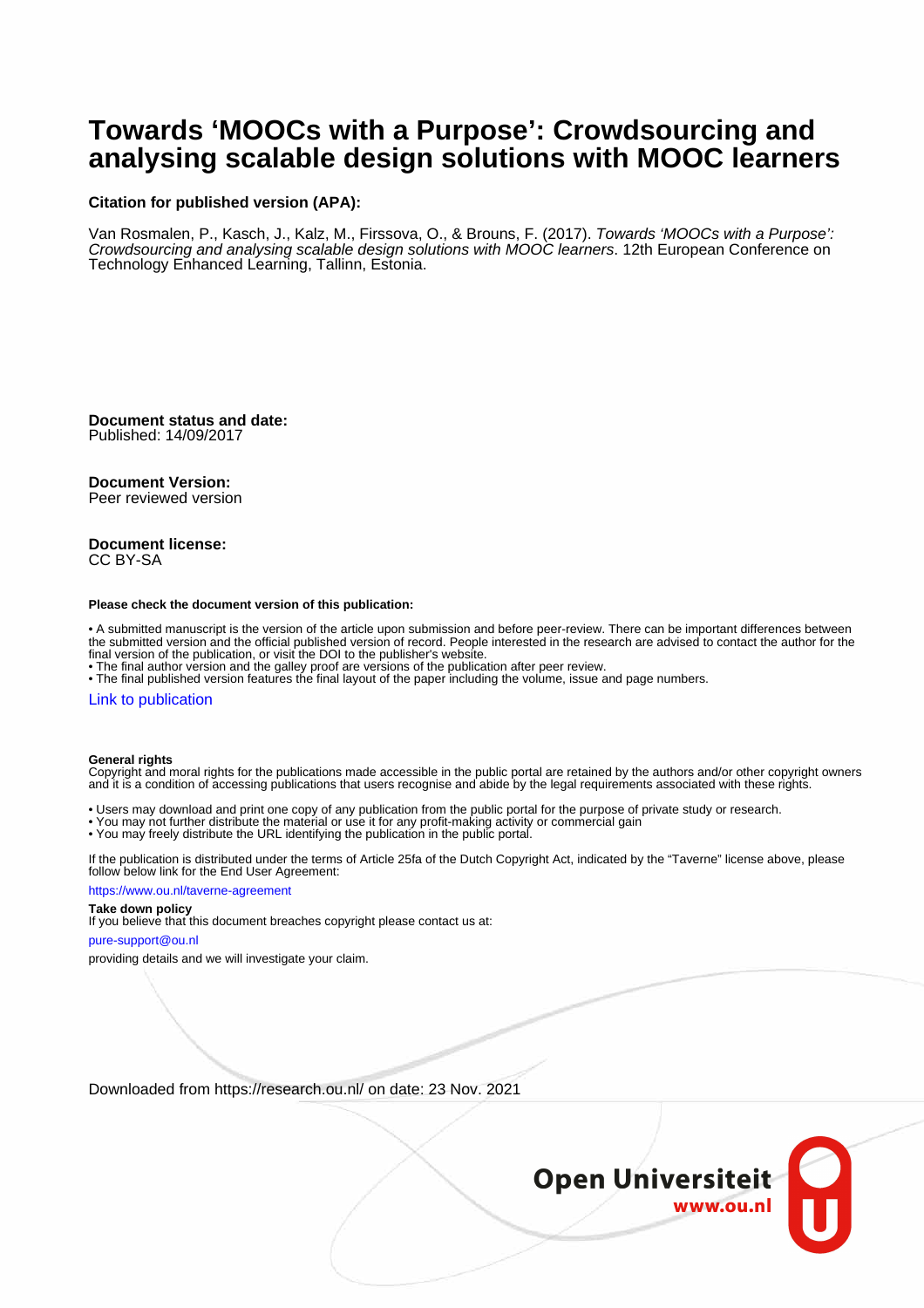**Towards 'MOOCs with a Purpose': Crowdsourcing and analysing scalable design solutions with MOOC learners**

Peter van Rosmalen, Julia Kasch, Marco Kalz, Olga Firssova and Francis Brouns (Welten Institute, Open University of the Netherlands)

**Welten Institute** Research Centre for Learning, Teaching and Technology

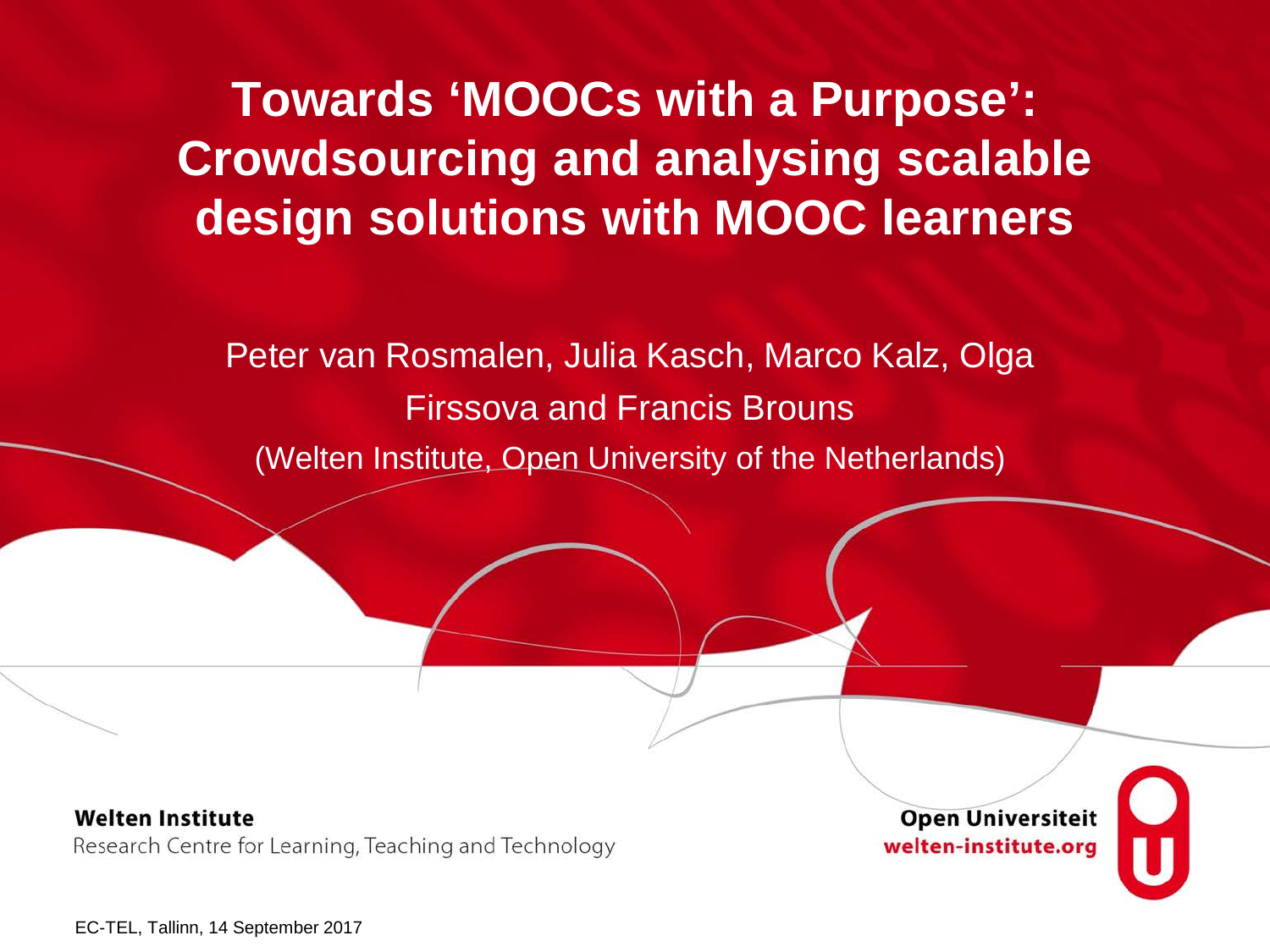# **Overview**

# Welten Institute & SOONER project

# Towards MOOCs with a Purpose

Questions & Discussion

**Welten Institute** 

Research Centre for Learning, Teaching and Technology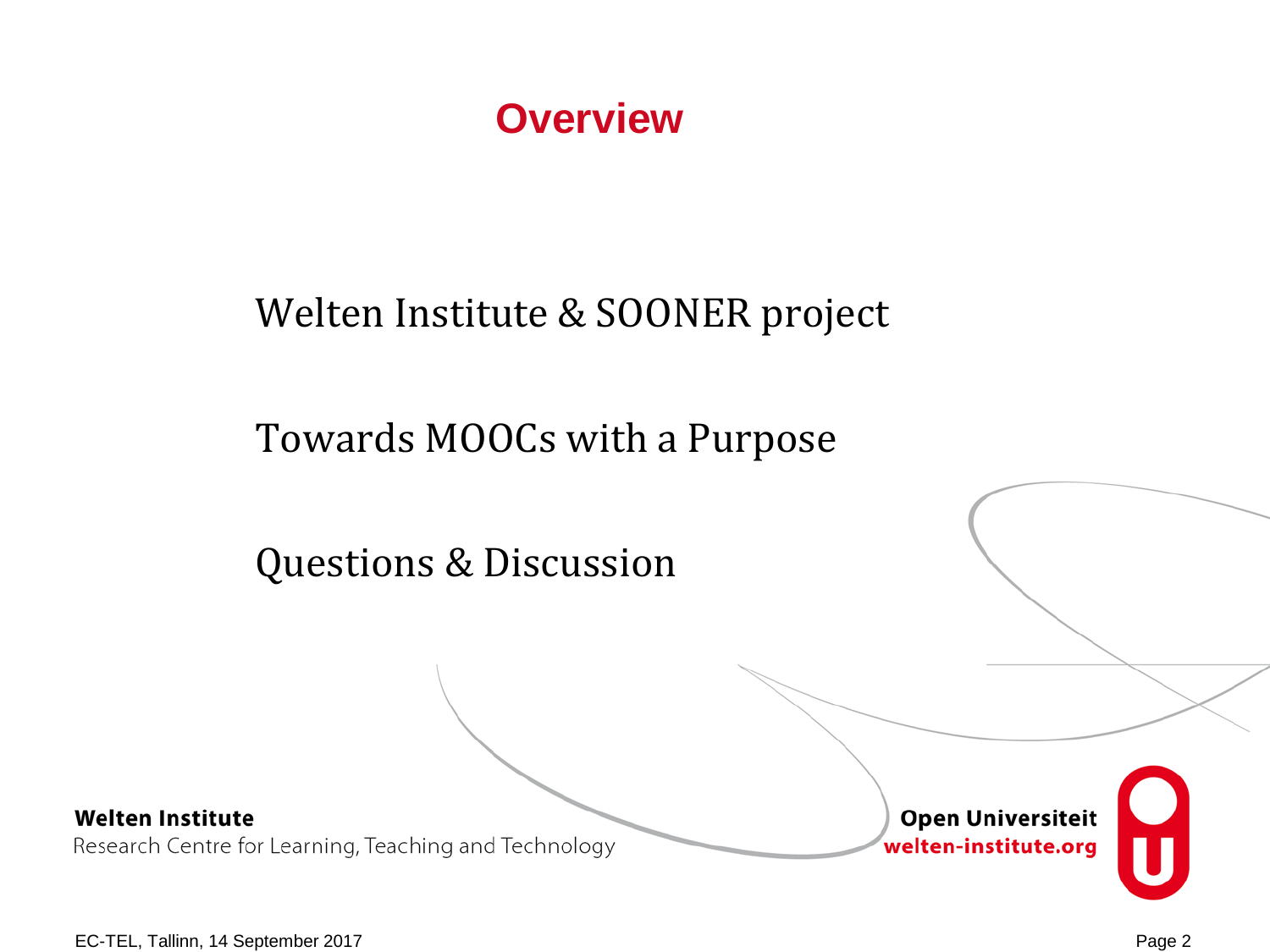# **Welten Institute Faculty of Psychology & Educational Sciences Open University of the Netherlands**

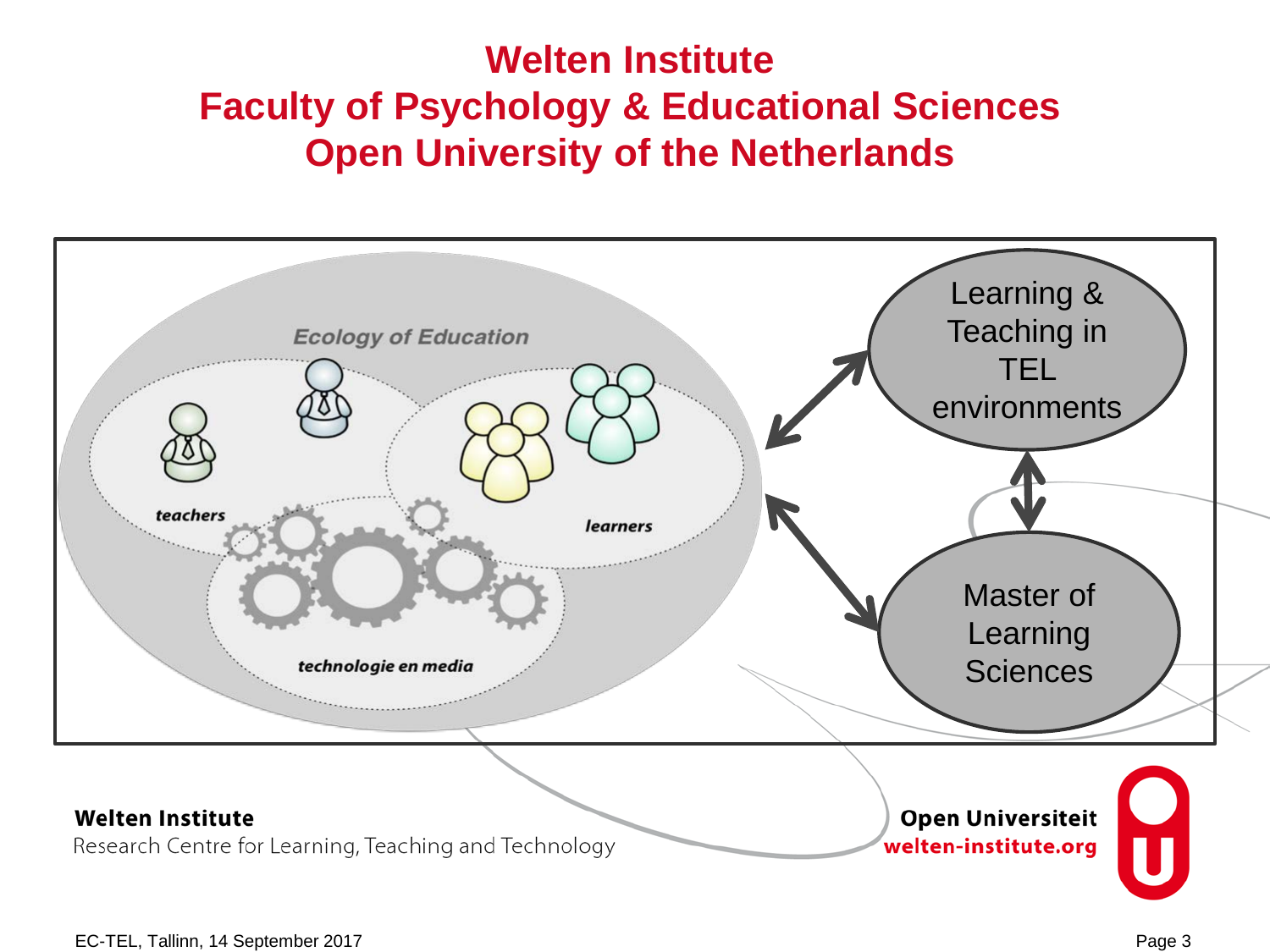

SOONER is a 5 year Dutch research project focusing on the development & use of open online education (OOE) in the Netherlands:

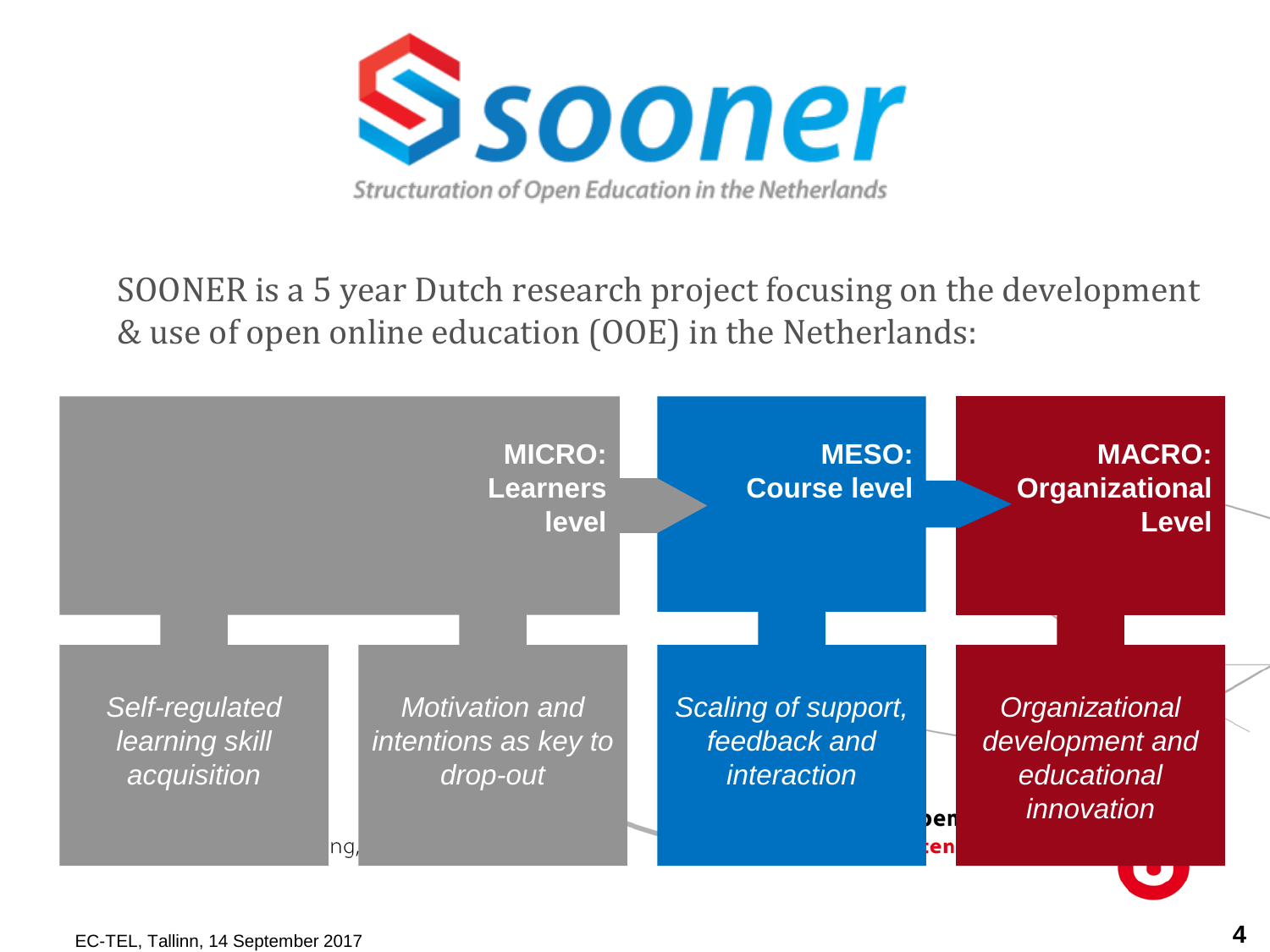# **TOWARDS MOOCS WITH A PURPOSE**

A MOOC on assessment

? Final Assignment

? Connecting to research

Research: Scalable designs

MOOCs: designs inspectable

MOOCs: experimentation ground

MOOCs: large nr. of users

? MOOCs: 'citizen science'/'games with a purpose'

### **Welten Institute**

Research Centre for Learning, Teaching and Technology

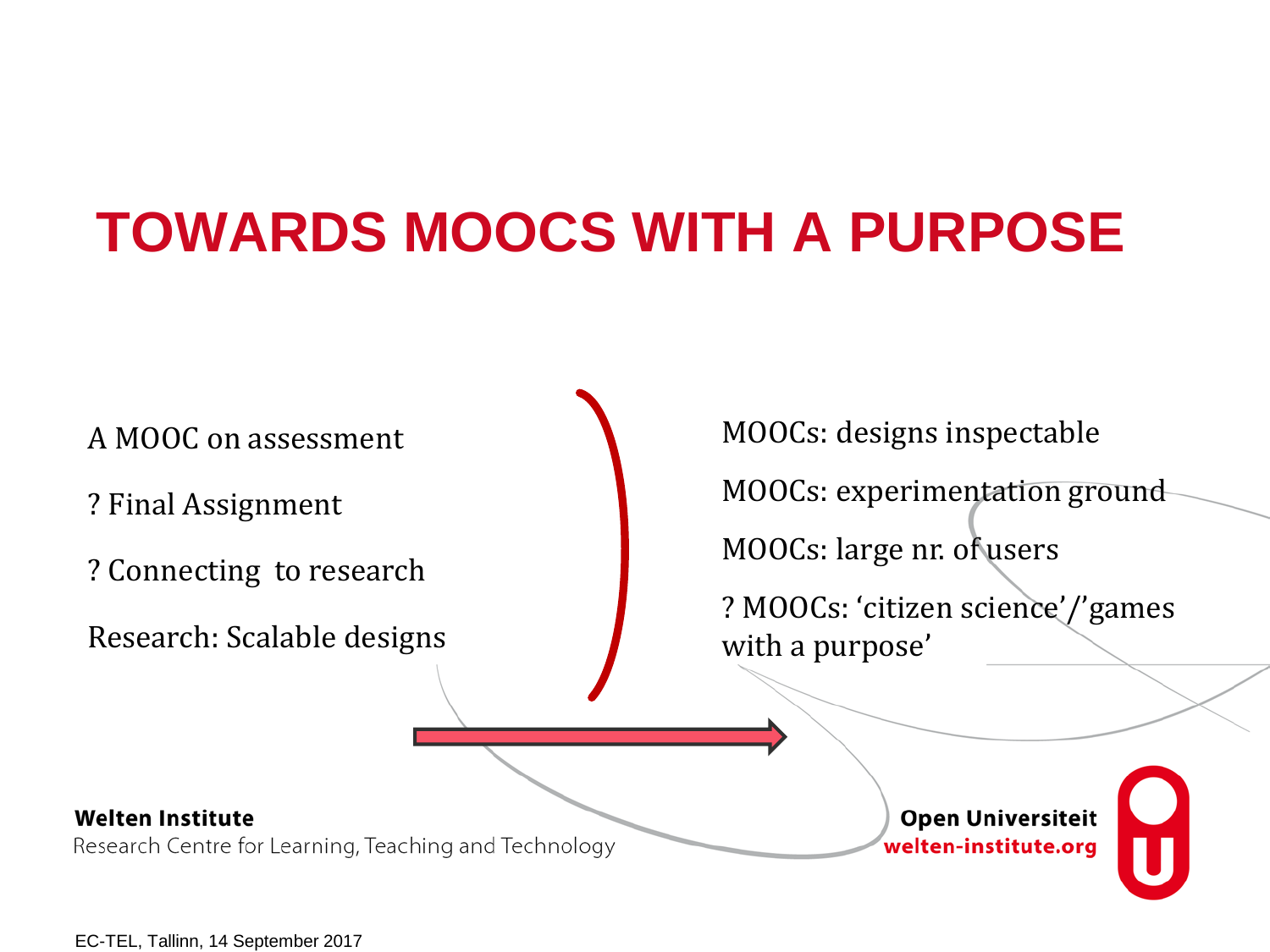# **Why 'Scalable Designs'**

## **The challenge:**

• which educational design approaches and support and feedback options are able to scale (Ferguson & Sharples, 2014), i.e.: can be implemented for large number of students without increasing the number of tutors and while maintaining quality.

## **Higher education:**

- World wide. "414.2 million students will be enrolled in higher education around the world by 2030 – an increase from 99.4 million in 2000 and that online, open and flexible education is going mainstream" (ICDE, 2015)
- The Netherlands:
	- 79% of university staff reports a workload of high to very high (FNV, 2017)
	- Since 2000 increase of students vs staff: 60% 14% (Ministry of Education)
	- VNSU (Sept, 2017): experiment with, share and learn of online in HE.

### **Welten Institute**

Research Centre for Learning, Teaching and Technology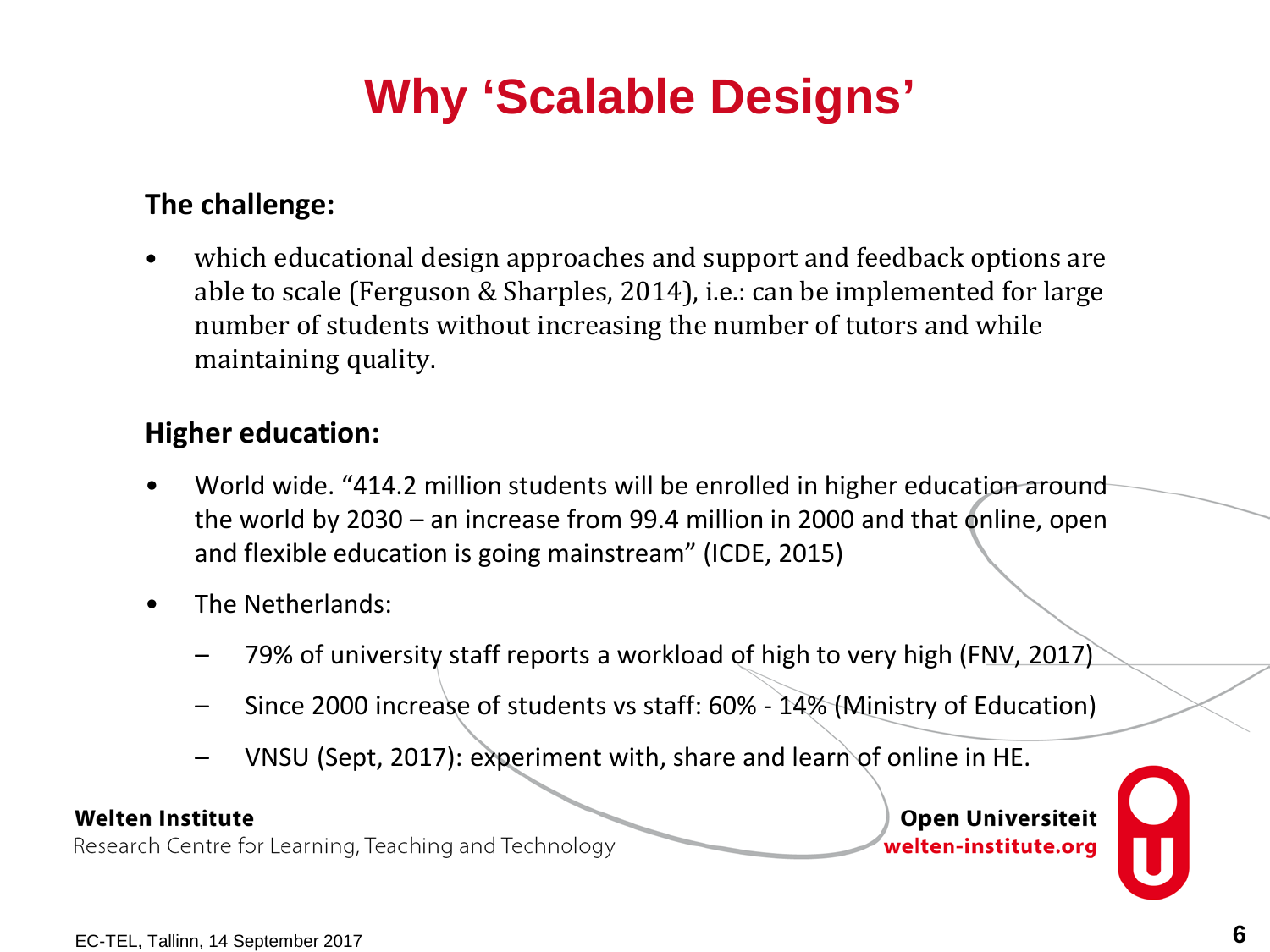# **The MOOC research (final) assignment**

## **Research assignment:**

Analyse a week (UoL) of MOOC of choice with the given survey. The analysis centres on how the MOOC supports learning, focus on formative feedback.

## **Materials**

A survey building on 4 criteria to analyse/identify (best) practice:

- constructive alignment: coherence and structure i.e. alignment of learning goals versus activities and assignments;
- task complexity i.e. learning activities offered and their complexity levels;
- Interaction i.e. the kind of interactions student-student (S-S), student and teacher (S-T) and/or student - content (S-C);
- formative feedback i.e. a detailed analysis of the offered feedback: what, how and when.

### **Welten Institute**

Research Centre for Learning, Teaching and Technology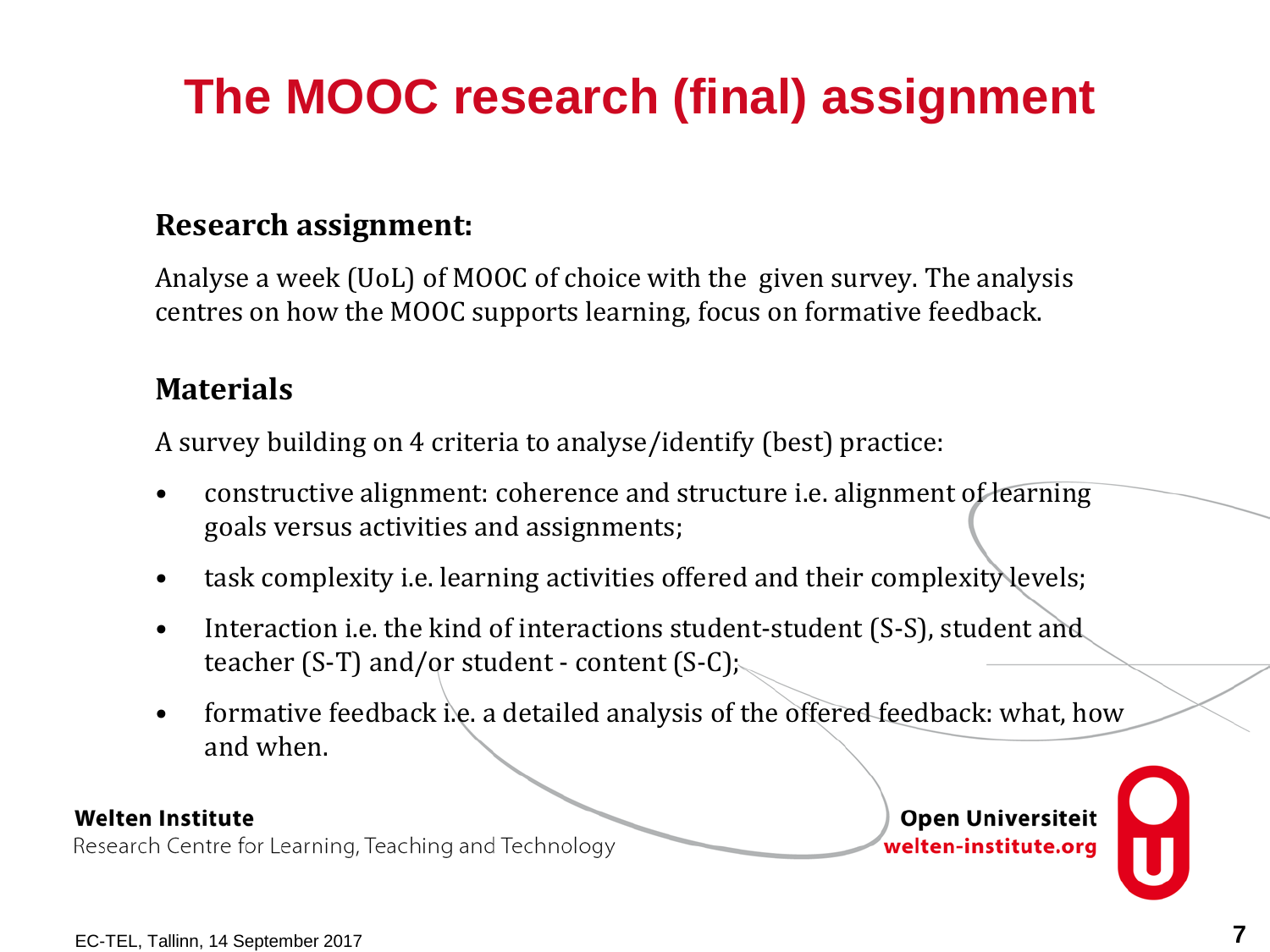# **The MOOC**

MOOC: "Assessment for Learning in Practice"

Target audience: teacher and educationalists

Two assignments:

- An exercise to introduce the ideas & get acquainted with the survey.
- The final assignment.

Participation:

• 199 (week 1); 101 (week 4); 38 (week 7); final assignment (11)

### **Welten Institute**

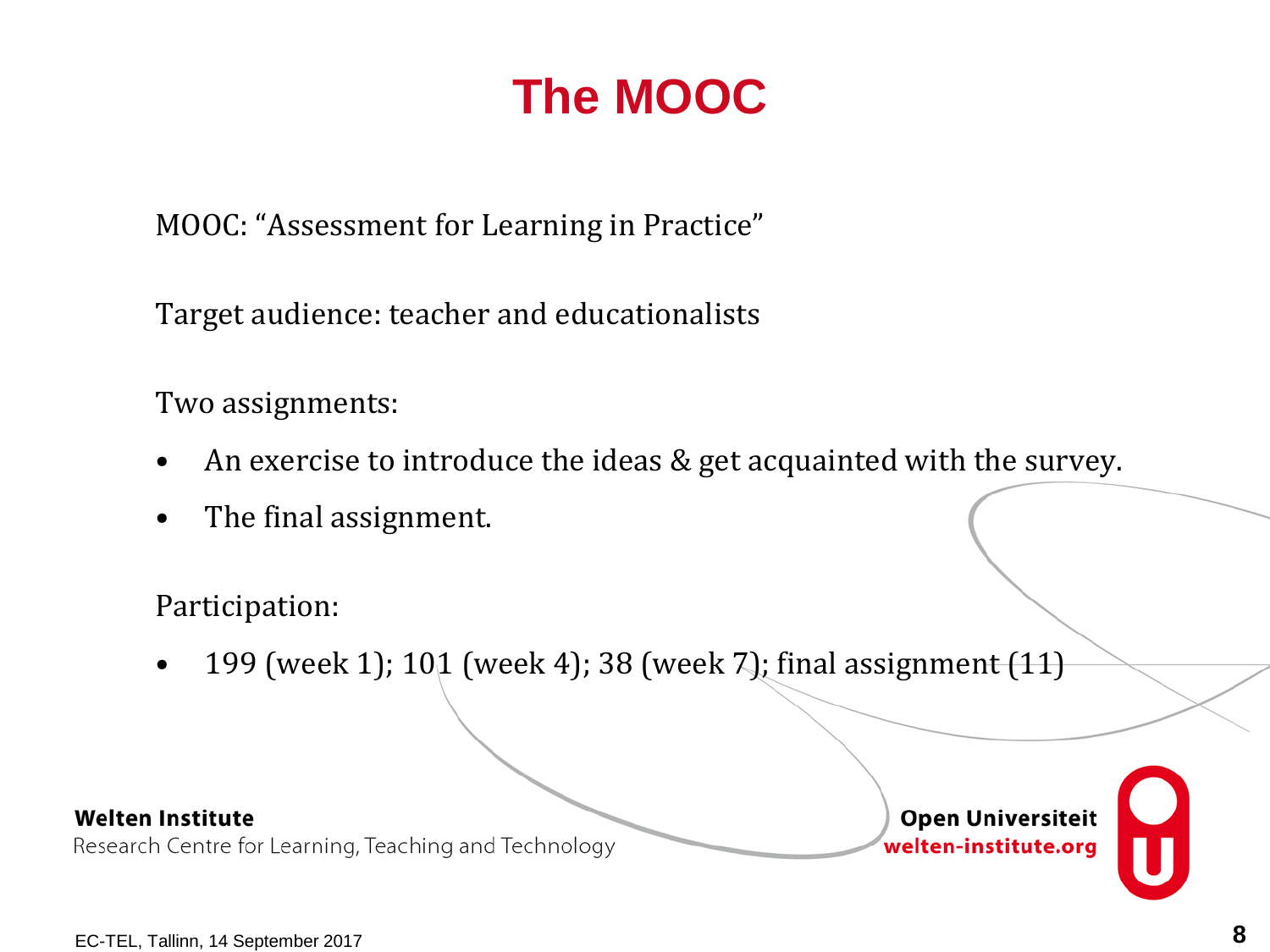# **Results**

The framework & survey applied by the students produced results similar to other MOOC analysis (e.g. Margaryan et al, 2015) but also revealed potentially best practice, in particular in the task offered:

- constructive alignment: alignment of learning goals versus activities and assignments is low / unclear.
- task complexity: overall a high variety including also higher level task such as essays, design activities and group assignments and brainstorm activities.
- Interaction: a clear focus on student content (S-C) followed by student-student (S-S).
- formative feedback: in  $\beta$  cases activities were followed by some for of feedback. The elaboration was vey limited. The 5 cases of peer feedback were without any support or preparation.

## **Welten Institute**

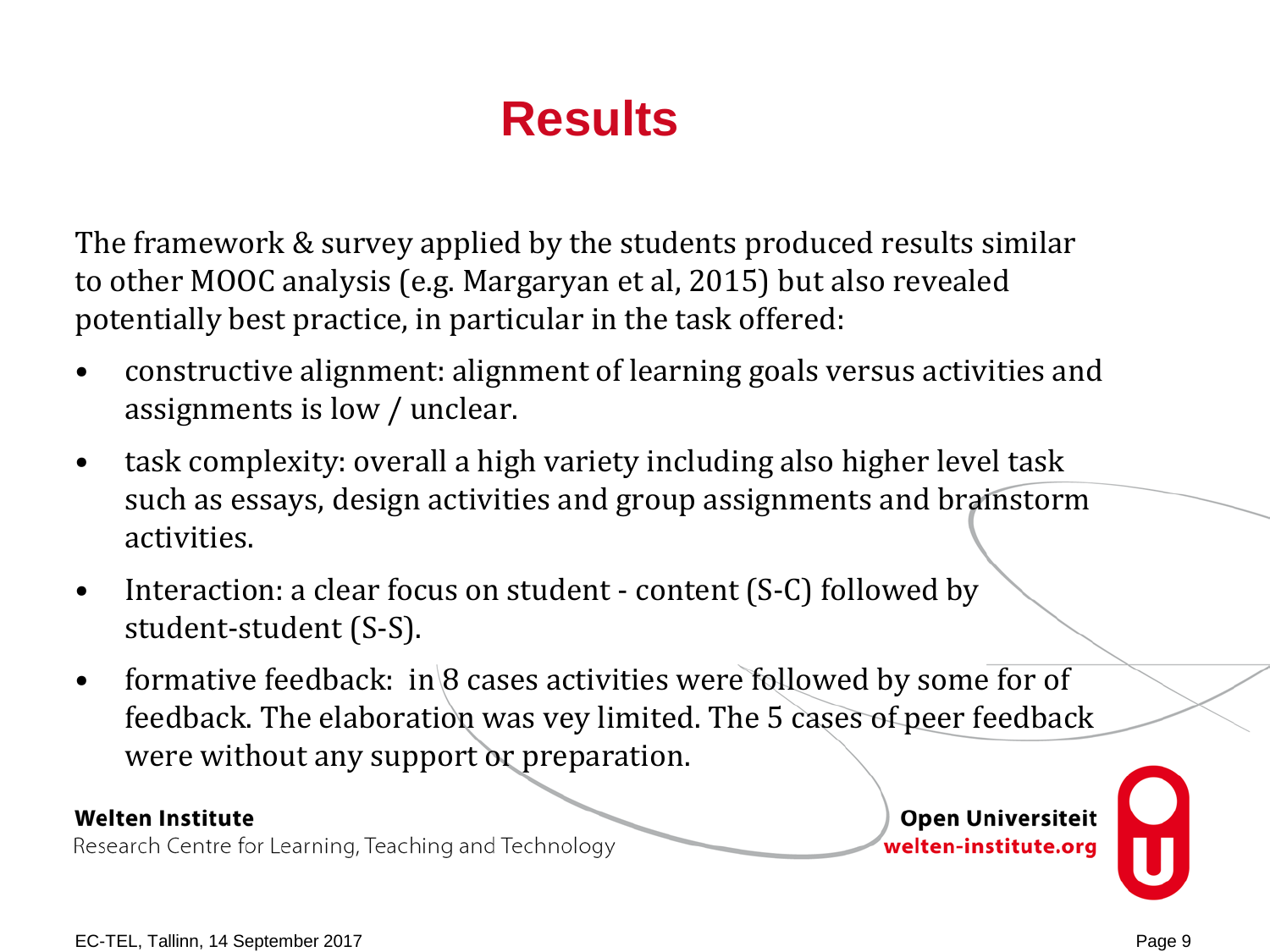# **Students experience**

The students completed the assignment in between 1-4 hours (with one exception of over six hours).

Eight students commented on the assignment. Two indicated that it was too long. Six were clearly positive, as is shown by:

- "I appreciate this final assignment; the analysis template is helpful and covers important aspects of formative assessment"
- "It is an interesting approach: I had never thought about how to analyse a MOOC and since I have done a lot of MOOCs now I realize that some are not well-focussed and need bettering as regards formative and summative feedback".

### **Welten Institute**

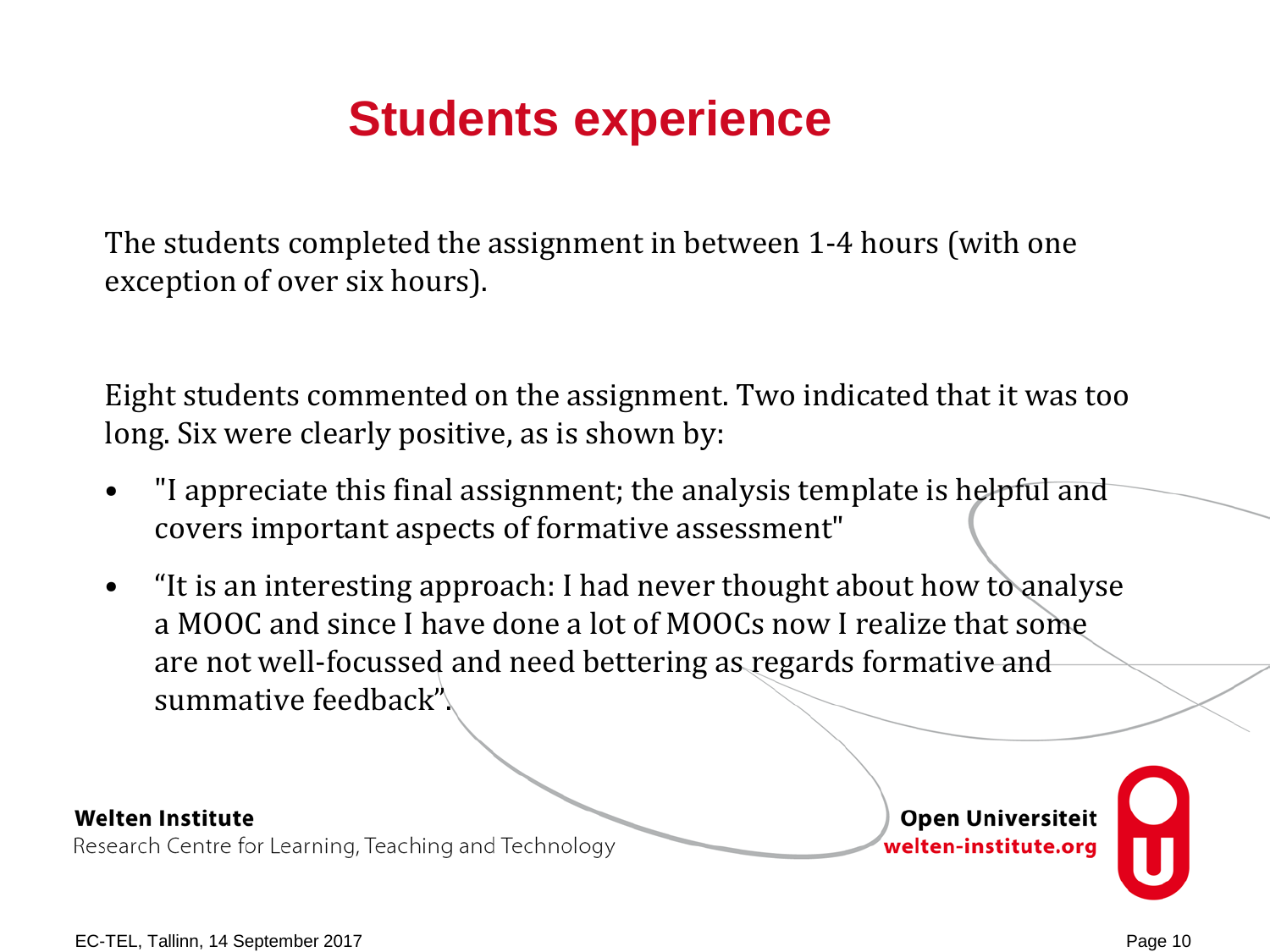# **Results & research experience**

The framework & survey functioned fairly well:

• Some questions showed to be ambiguous. However, reparable.

Assignment connected to research:

• Assignment was clearly received positively.

Response level (crowd sourcing):

• Resulting sample size was too small, and being this small might be biased. An issue to be taken into account.

### **Welten Institute**

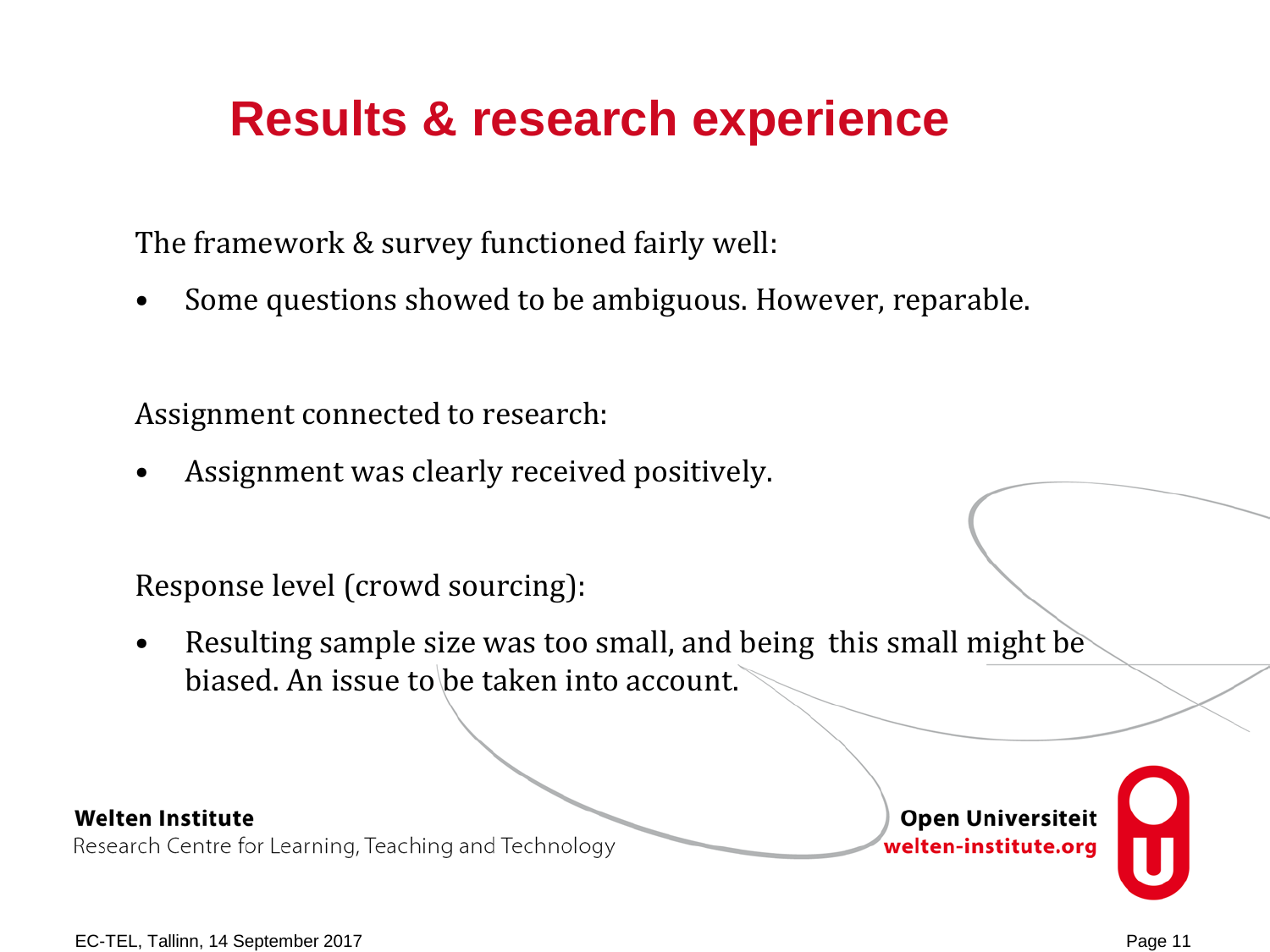# **Follow-up**

The framework & survey:

- The framework & survey has been updated and the updated version has been validated by having two reviewers analyse a sample of the same MOOCs (paper in review). The sample confirmed the survey has potential to identify best practice.
- A large scale analysis is in preparation.

Assignment connected to research:

• Investigating to look into similar assignment in our new / under revision master courses.

Crow sourcing research in MOOCs:

- Alike 'citizen science' and 'games with a purpose' this approach has a clear potential.
- It also could be a motivator to design and offer MOOCs.

## **Welten Institute**